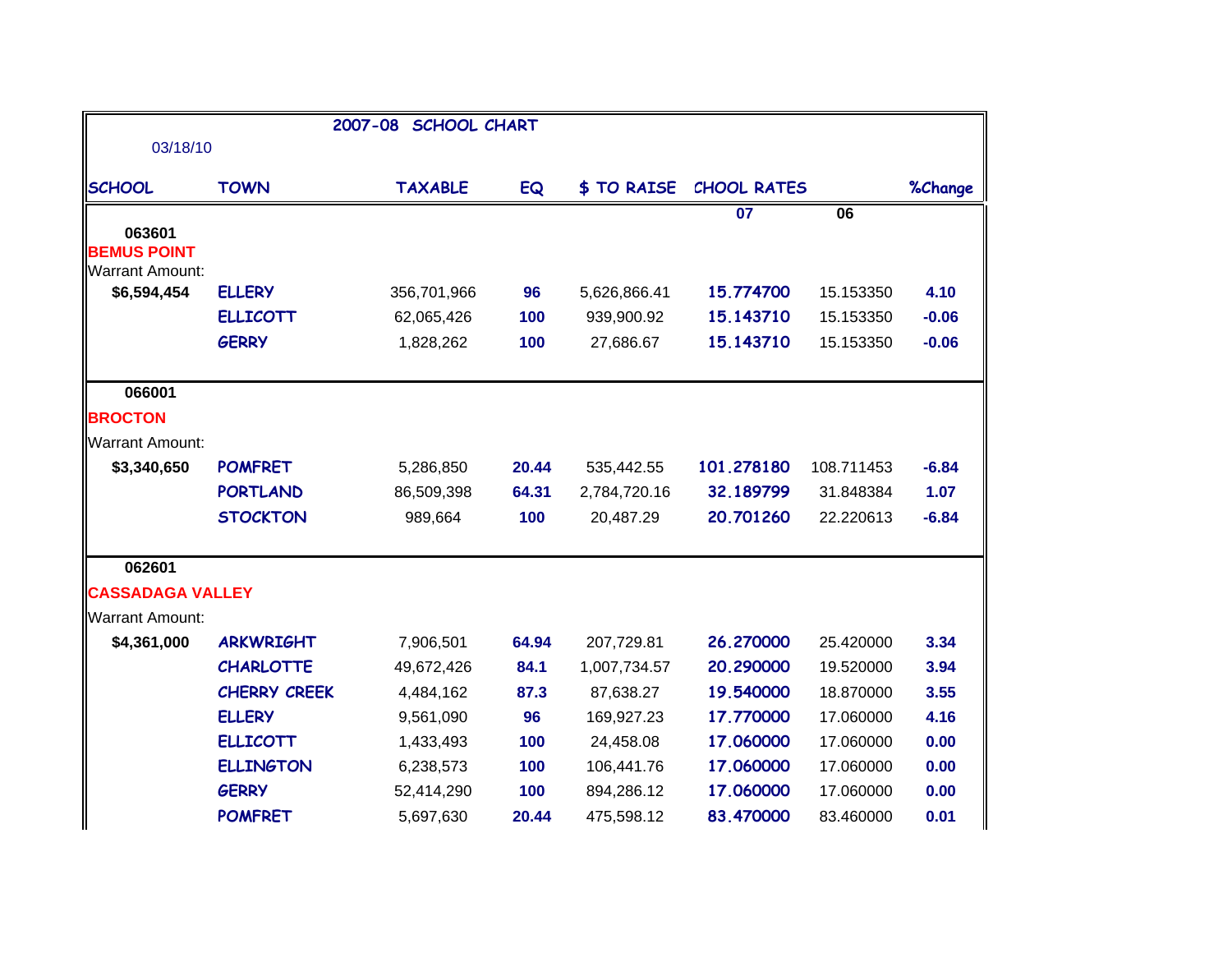|                        | <b>STOCKTON</b>     | 81,303,254   | 100 | 1,387,186.04 | 17.060000 | 17.060000 | 0.00    |
|------------------------|---------------------|--------------|-----|--------------|-----------|-----------|---------|
| 063201                 |                     |              |     |              |           |           |         |
| <b>CLYMER</b>          |                     |              |     |              |           |           |         |
| <b>Warrant Amount:</b> |                     |              |     |              |           |           |         |
| \$3,668,429            | <b>CLYMER</b>       | 45,392,421   | 89  | 760,529.91   | 16.754557 | 14.843100 | 12.88   |
|                        | FRENCH CREEK        | 95,346,038   | 100 | 1,421,757.77 | 14.911556 | 13.605190 | 9.60    |
|                        | <b>MINA</b>         | 99,548,483   | 100 | 1,484,422.76 | 14.911556 | 13.605190 | 9.60    |
|                        | <b>SHERMAN</b>      | 115,250      | 100 | 1,718.56     | 14.911556 | 13.605190 | 9.60    |
| 060300                 |                     |              |     |              |           |           |         |
| <b>DUNKIRK CITY</b>    |                     |              |     |              |           |           |         |
| <b>Warrant Amount:</b> |                     |              |     |              |           |           |         |
| \$10,128,493           | <b>DUNKIRK-CITY</b> | 287,888,584  | 95  | 6,920,991.83 | 24.040522 | 25.588340 | $-6.05$ |
|                        | <b>DUNKIRK-TOWN</b> | 99,558,756   | 85  | 2,675,026.15 | 26.868819 | 29.200811 | $-7.99$ |
|                        | <b>SHERIDAN</b>     | 17,252,954   | 74  | 532,475.03   | 30.862833 | 33.094252 | $-6.74$ |
| 063801                 |                     |              |     |              |           |           |         |
| <b>FALCONER</b>        |                     |              |     |              |           |           |         |
| <b>Warrant Amount:</b> |                     |              |     |              |           |           |         |
| \$6,718,073            | <b>CARROLL</b>      | 3,278,939    | 100 | 66,528.59    | 20.289670 | 21.070892 | $-3.71$ |
|                        | <b>ELLICOTT</b>     | 215,846,756  | 100 | 4,379,459.42 | 20.289670 | 21.070892 | $-3.71$ |
|                        | <b>ELLINGTON</b>    | 37, 194, 767 | 100 | 754,669.54   | 20.289670 | 21.070892 | $-3.71$ |
|                        | <b>GERRY</b>        | 5,009,070    | 100 | 101,632.38   | 20.289670 | 21.070892 | $-3.71$ |
|                        | <b>POLAND</b>       | 69,778,517   | 100 | 1,415,783.07 | 20.289670 | 21.070892 | $-3.71$ |
| 064603                 |                     |              |     |              |           |           |         |
| <b>FORESTVILLE</b>     |                     |              |     |              |           |           |         |
| <b>Warrant Amount:</b> |                     |              |     |              |           |           |         |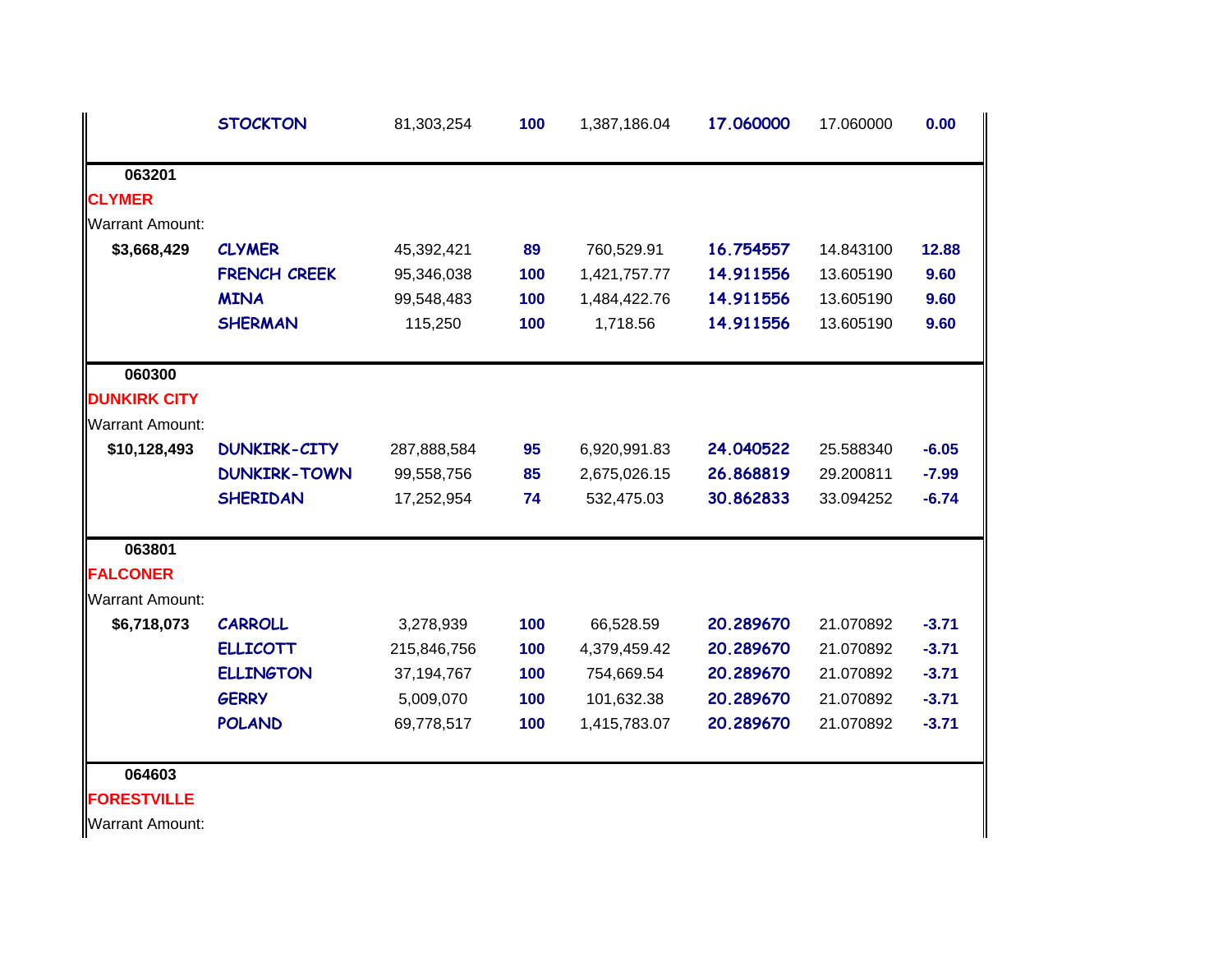| 3,001,820.76           | <b>ARKWRIGHT</b>     | 19,658,139  | 64.94 | 543,996.07    | 27.672816 | 26.493965 | 4.45     |
|------------------------|----------------------|-------------|-------|---------------|-----------|-----------|----------|
|                        | <b>HANOVER</b>       | 87,379,344  | 100   | 1,570,270.33  | 17.970727 | 17.780100 | 1.07     |
|                        | <b>SHERIDAN</b>      | 26,146,255  | 74    | 634,955.69    | 24.284766 | 23.706800 | 2.44     |
|                        | <b>VILLENOVA</b>     | 12,425,609  | 88.4  | 252,598.67    | 20.328877 | 19.221730 | 5.76     |
|                        |                      |             |       |               |           |           |          |
| 065801                 |                      |             |       |               |           |           |          |
| <b>FREDONIA</b>        |                      |             |       |               |           |           |          |
| <b>Warrant Amount:</b> |                      |             |       |               |           |           |          |
| 12,184,938             | <b>ARKWRIGHT</b>     | 6,245,753   | 64.94 | 183,794.48    | 29.427110 | 27.607260 | 6.59     |
|                        | <b>DUNKIRK-TOWN</b>  | 619,928     | 85    | 13,937.42     | 22.482310 | 21.796740 | 3.15     |
|                        | <b>POMFRET</b>       | 115,011,689 | 20.44 | 10,752,786.46 | 93.492990 | 90.642040 | 3.15     |
|                        | <b>PORTLAND</b>      | 14,684,963  | 64.31 | 436,369.39    | 29.715390 | 26.554730 | 11.90    |
|                        | <b>SHERIDAN</b>      | 30,903,099  | 74    | 798,050.26    | 25.824280 | 24.702930 | 4.54     |
|                        |                      |             |       |               |           |           |          |
| 062401                 |                      |             |       |               |           |           |          |
| <b>FREWSBURG</b>       |                      |             |       |               |           |           |          |
| <b>Warrant Amount:</b> |                      |             |       |               |           |           |          |
| 4,151,718              | <b>BUSTI</b>         | 12,077,117  | 100   | 270,934.95    | 22.433744 | 26.600595 | $-15.66$ |
|                        | <b>CARROLL</b>       | 115,950,260 | 100   | 2,601,131.14  | 22.433744 | 22.744123 | $-1.36$  |
|                        | <b>KIANTONE</b>      | 36,657,407  | 93    | 884,261.17    | 24.122305 | 23.940535 | 0.76     |
|                        | <b>POLAND</b>        | 11,584,741  | 100   | 259,889.11    | 22.433744 | 22.743508 | $-1.36$  |
| 062803                 |                      |             |       |               |           |           |          |
| <b>CHAUTAUQUA LAKE</b> |                      |             |       |               |           |           |          |
| <b>Warrant Amount:</b> |                      |             |       |               |           |           |          |
| 10,430,465             | <b>CHAUTAUQUA</b>    | 952,257,066 | 100   | 8,696,707.75  | 9.132731  | 10.677702 | $-14.47$ |
|                        | <b>ELLERY</b>        | 14,603,122  | 96    | 138,923.32    | 9.513262  | 9.129435  | 4.20     |
|                        | <b>NORTH HARMONY</b> | 160,211,300 | 100   | 1,463,166.73  | 9.132731  | 9.129435  | 0.04     |
|                        | <b>PORTLAND</b>      | 3,569,966   | 64.31 | 50,697.46     | 14.201106 | 13.085044 | 8.53     |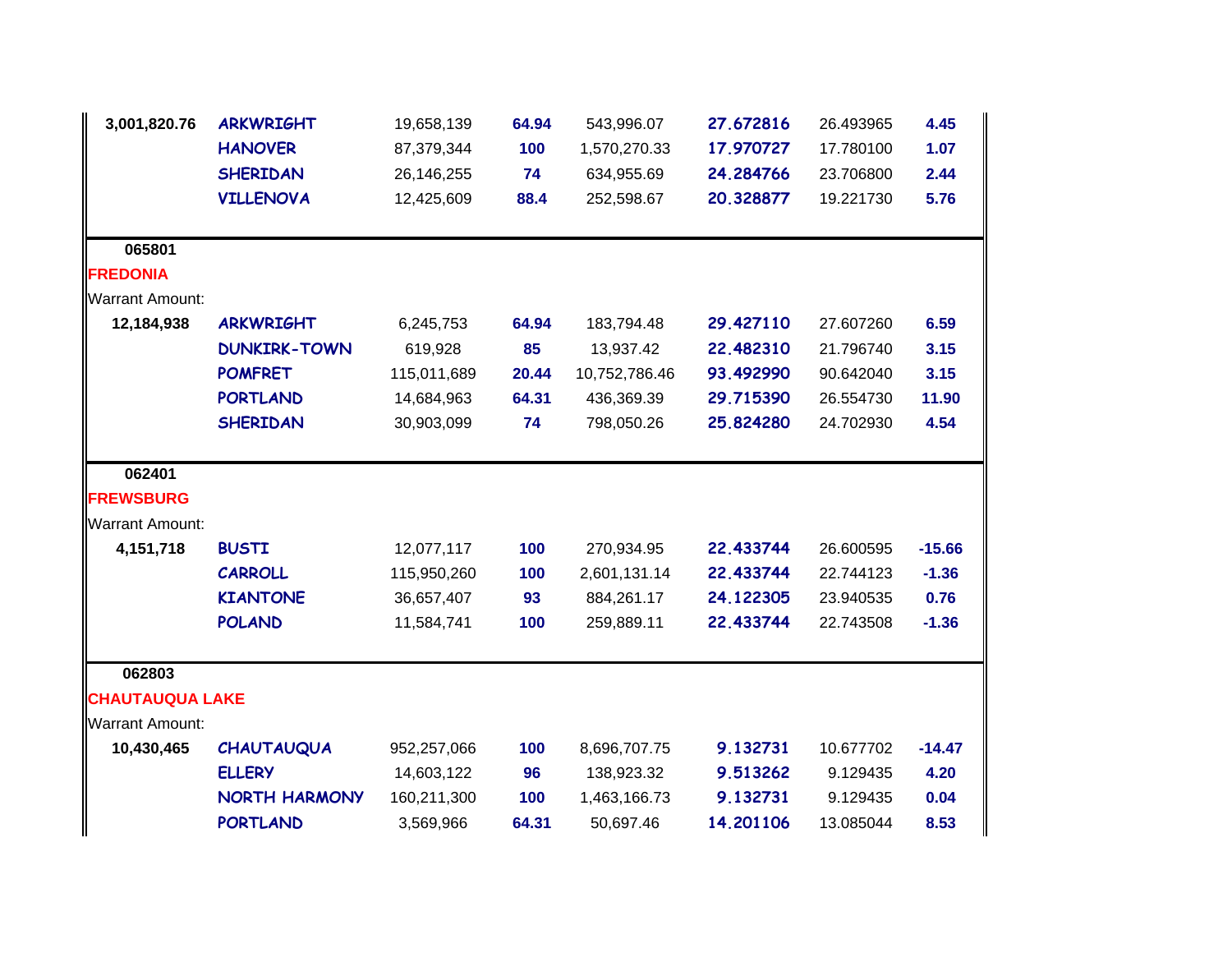|                        | <b>STOCKTON</b>      | 5,247,555    | 100   | 47,924.51    | 9.132731  | 9.129435  | 0.04    |
|------------------------|----------------------|--------------|-------|--------------|-----------|-----------|---------|
|                        | <b>WESTFIELD</b>     | 3,292,680    | 91    | 33,045.23    | 10.035968 | 9.712165  | 3.33    |
| 064801                 |                      |              |       |              |           |           |         |
| <b>PANAMA</b>          |                      |              |       |              |           |           |         |
| <b>Warrant Amount:</b> |                      |              |       |              |           |           |         |
| 3,295,900              | <b>BUSTI</b>         | 22,482,311   | 100   | 469,901.31   | 20.900930 | 22.394110 | $-6.67$ |
|                        | <b>HARMONY</b>       | 68,019,156   | 93    | 1,528,670.90 | 22.474120 | 20.154700 | 11.51   |
|                        | <b>NORTH HARMONY</b> | 60,979,800   | 100   | 1,274,534.82 | 20.900930 | 19.146970 | 9.16    |
|                        | <b>SHERMAN</b>       | 1,090,524    | 100   | 22,792.97    | 20.900930 | 19.146960 | 9.16    |
| 063001                 |                      |              |       |              |           |           |         |
| <b>PINE VALLEY</b>     |                      |              |       |              |           |           |         |
| <b>Warrant Amount:</b> |                      |              |       |              |           |           |         |
| 3,141,825              | <b>ARKWRIGHT</b>     | 1,347,895    | 69.94 | 40,819.90    | 30.284184 | 33.336956 | $-9.16$ |
|                        | <b>CHARLOTTE</b>     | 1,096,994    | 84.1  | 27,628.02    | 25.185206 | 25.597747 | $-1.61$ |
|                        | <b>CHERRY CREEK</b>  | 37, 159, 143 | 87.3  | 901,556.51   | 24.262037 | 24.748265 | $-1.96$ |
|                        | <b>ELLINGTON</b>     | 10,172,668   | 100   | 215,464.82   | 21.180759 | 22.372431 | $-5.33$ |
|                        | <b>VILLENOVA</b>     | 23,968,624   | 88.4  | 574,291.44   | 23.960134 | 24.186412 | $-0.94$ |
| 047601                 |                      |              |       |              |           |           |         |
| <b>RANDOLPH</b>        |                      |              |       |              |           |           |         |
| <b>Warrant Amount:</b> |                      |              |       |              |           |           |         |
| 4,841,061              | <b>ELLINGTON</b>     | 3,635,065    | 100   | 50,761.16    | 13.964307 | 14.131948 | $-1.19$ |
|                        | <b>POLAND</b>        | 4,625,010    | 100   | 64,585.06    | 13.964307 | 14.131948 | $-1.19$ |
| 066201                 |                      |              |       |              |           |           |         |
| <b>RIPLEY</b>          |                      |              |       |              |           |           |         |
| <b>Warrant Amount:</b> |                      |              |       |              |           |           |         |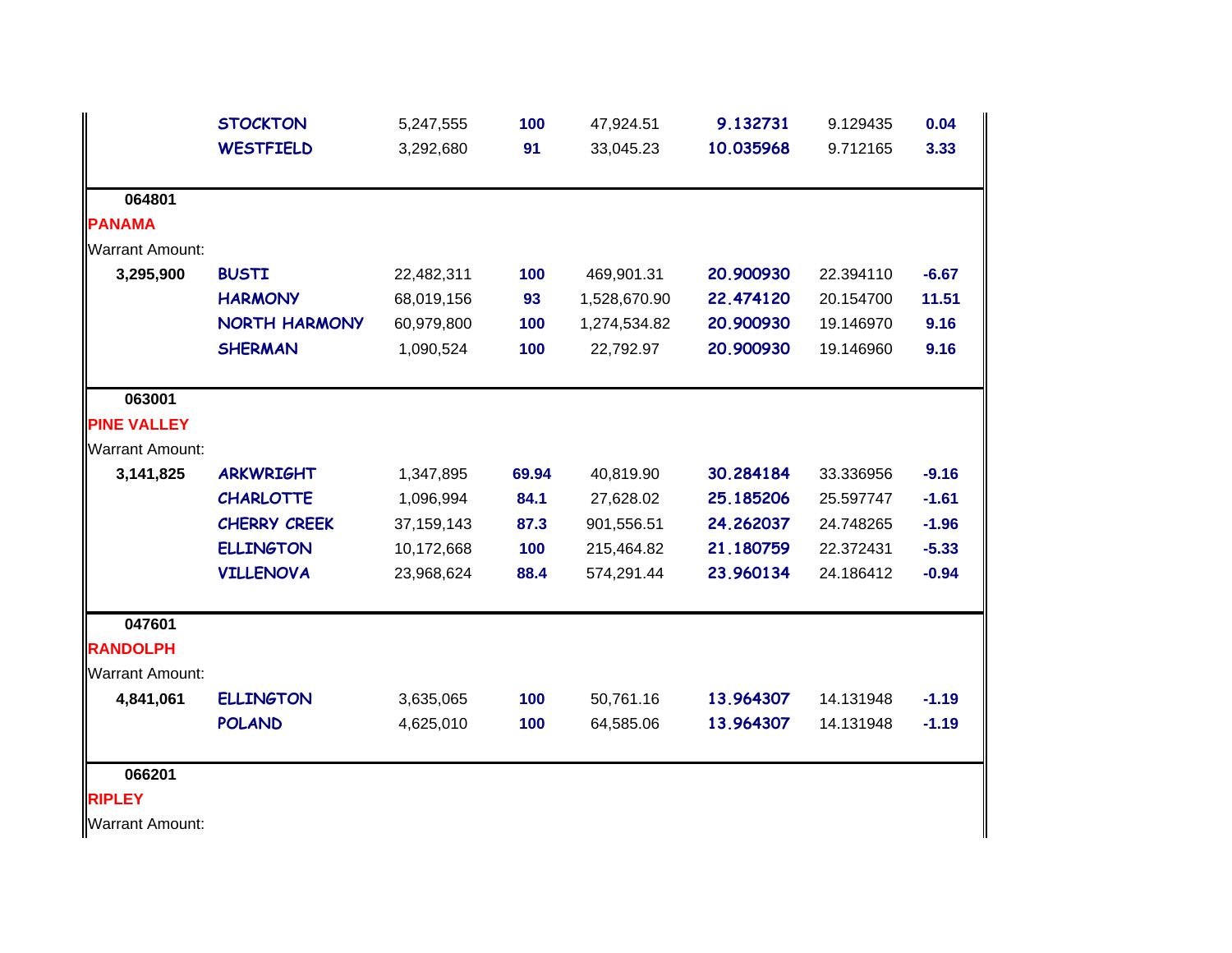| <b>CHAUTAUQUA</b>                                                          | 11,525,790          | 100 | 223,245      | 19.332440 | 22.142610 | $-12.69$ |
|----------------------------------------------------------------------------|---------------------|-----|--------------|-----------|-----------|----------|
| <b>CLYMER</b>                                                              | 377,697             | 89  | 8,204        | 21.721840 | 20.654520 | 5.17     |
| <b>FRENCH CREEK</b>                                                        | 3,498,112           | 100 | 67,627       | 19.332440 | 18.931930 | 2.12     |
| <b>MINA</b>                                                                | 20,377,229          | 100 | 393,942      | 19.332440 | 18.931930 | 2.12     |
| <b>NORTH HARMONY</b>                                                       | 3,057,599           | 100 | 59,111       | 19.332440 | 18.931930 | 2.12     |
| <b>RIPLEY</b>                                                              | 15,125,923          | 100 | 292,421      | 19.332440 | 18.931930 | 2.12     |
| <b>SHERMAN</b>                                                             | 51,379,313          | 100 | 993,287      | 19.332440 | 18.931930 | 2.12     |
| <b>WESTFIELD</b>                                                           | 9,239,506           | 91  | 196,288      | 21.244430 | 20.140360 | 5.48     |
|                                                                            |                     |     |              |           |           |          |
|                                                                            |                     |     |              |           |           |          |
|                                                                            |                     |     |              |           |           |          |
| <b>HANOVER</b>                                                             | 244,448,830         | 100 | 4,291,238.00 | 17.554750 | 18.320309 | $-4.18$  |
| <b>SHERIDAN</b>                                                            | 40,843,661          | 74  | 968,919.00   | 23.722629 | 24.427079 | $-2.88$  |
|                                                                            |                     |     |              |           |           |          |
|                                                                            |                     |     |              |           |           |          |
|                                                                            |                     |     |              |           |           |          |
| <b>BUSTI</b>                                                               | 385,268,462         | 100 | 8,339,431.00 | 21.645766 | 23.788535 | $-9.01$  |
| <b>ELLICOTT</b>                                                            | 159,109,706         | 100 | 3,444,051.00 | 21.645763 | 20.339027 | 6.42     |
| <b>HARMONY</b>                                                             | 2,033,426           | 93  | 47,328.00    | 23.275005 | 21.409278 | 8.71     |
|                                                                            |                     |     |              |           |           |          |
| <b>Warrant Amount:</b><br><b>Warrant Amount:</b><br><b>Warrant Amount:</b> | <b>SOUTHWESTERN</b> |     |              |           |           |          |